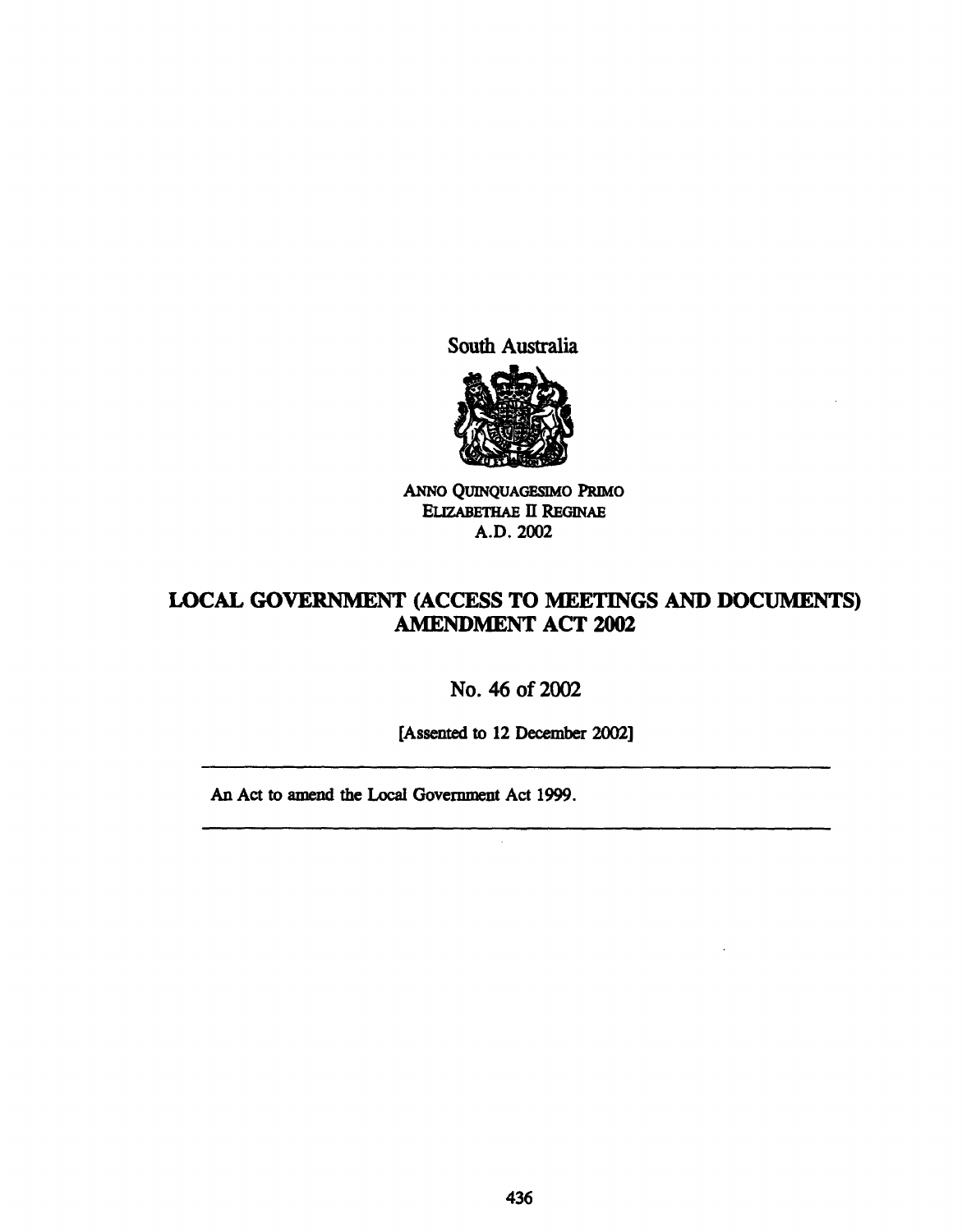# SUMMARY OF PROVISIONS

| 1.  | Short title                                                                      |
|-----|----------------------------------------------------------------------------------|
| 2.  | Commencement                                                                     |
| 3.  | Amendment of s. 4-Interpretation                                                 |
| 4.  | Amendment of s. 12-Composition and wards                                         |
| 5.  | Amendment of s. 28-Public initiated submissions                                  |
| 6.  | Amendment of s. 33—Ward quotas                                                   |
| 7.  | Amendment of s. 54-Casual vacancies                                              |
| 8.  | Amendment of s. 83-Notice of ordinary or special meetings                        |
| 9.  | Amendment of s. 84—Public notice of council meetings                             |
| 10. | Amendment of s. 87—Calling and timing of committee meetings                      |
| 11. | Amendment of s. 88-Public notice of committee meetings                           |
| 12. | Amendment of s. 90—Meetings to be held in public except in special circumstances |
| 13. | Amendment of s. 91-Minutes and release of documents                              |
| 14. | Amendment of s. 92-Access to meetings and documents-code of practice             |
| 15. | Insertion of s. 93A                                                              |
|     | 93A.<br>Audits by Ombudsman                                                      |
| 16. | Amendment of s. 94-Investigation by Ombudsman                                    |
| 17. | Insertion of s. 94A                                                              |
|     | 94A.<br>Meeting information on website                                           |
| 18. | Amendment of s. 159-Preliminary                                                  |
| 19. | Amendment of s. 166-Discretionary rebates of rates                               |
| 20. | Amendment of s. 171-Publication of rating policy                                 |
| 21. | Amendment of s. 188-Fees and charges                                             |
| 22. | Amendment of s. 193-Classification                                               |
| 23. | Amendment of s. 196-Management plans                                             |
| 24. | Amendment of s. 201-Sale or disposal of local government land                    |
| 25. | Amendment of s. 205-Management plan                                              |
| 26. | Amendment of s. 221-Alteration of road                                           |
| 27. | Amendment of s. 223-Public consultation                                          |
| 28. | Amendment of s. 246-Power to make by-laws                                        |
| 29. | Amendment of s. 250-Model by-laws                                                |
| 30. | Amendment of s. 254-Power to make orders                                         |
| 31. | Amendment of s. 257-Action on non-compliance                                     |
| 32. | Amendment of Sched. 2                                                            |
| 33. | Amendment of Sched, 4                                                            |
| 34. | Amendment of Sched. 5                                                            |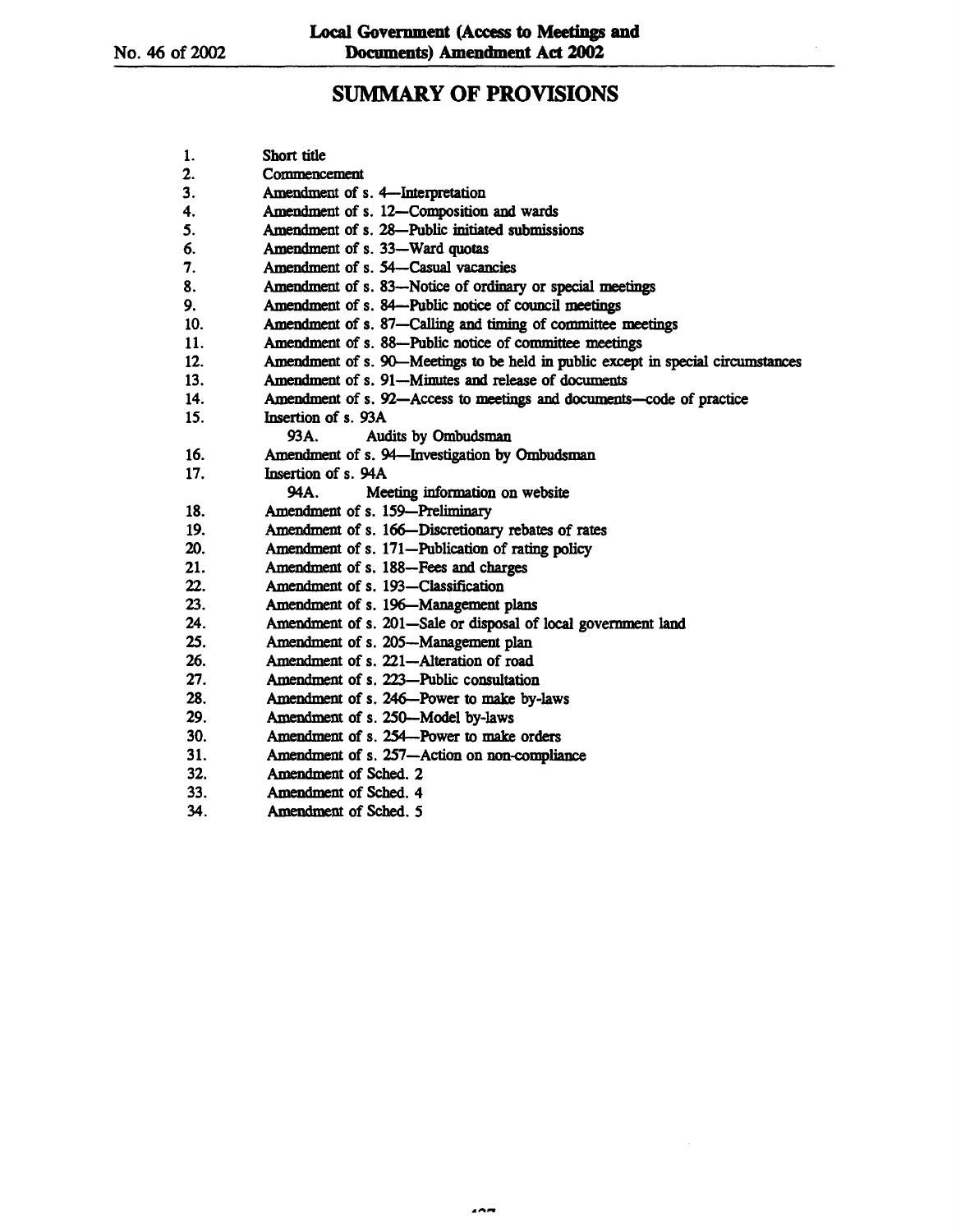## The Parliament of South Australia enacts as follows:

## Short tide

1.·(1) This Act may be cited as the *Local Government (Access to Meetings* and *Documents) Amendment Act 2002.* 

(2) The *Local Government Act* 1999 is referred to in this Act as "the principal Act" .

## Commencement

2. (1) Subject to this section, this Act will come into operation on a day to be fixed by proclamation.

- (2) Section 7 will come into operation on assent.
- (3) Section  $22(b)$  will be taken to have come into operation on 1 January 2000.

## Amendment of s. 4-Interpretation

3. Section 4 of the principal Act is amended-

- (a) by striking out from the definition of "company" in subsection  $(1)$  "Corporations Law" and substituting "Corporations *Act* 2001 of the Commonwealth";
- (b) by striking out paragraph (a) of the definition of "owner" of land in subsection  $(1)$  and substituting the following paragraph:
	- (a) if the land is unalienated Crown land—the Crown;;
- (c) by striking out from paragraph  $(b)$  of the definition of "owner" of land in subsection (1) "is alienated from the Crown by grant in fee simple" and substituting "has been granted in fee simple (and is not unalienated Crown land)";
- (d) by inserting after the definition of "township" in subsection (1) the following definition:

"unalienated Crown land" means all land of the Crown except-

- (a) land held in fee simple by an agency or instrumentality (other than a Minister) of the Crown;
	- (b) land subject to a lease or licence (other than a lease or licence relating to exploration for, or recovery of, minerals or petroleum);
	- (c) land subject to an agreement to purchase;.

## Amendment of s. 12-Composition and wards

4. Section 12 of the principal Act is amended by striking out the item at the end of subsection (24) beginning with *"For the purposes of this subsection-"* and substituting the following subsection: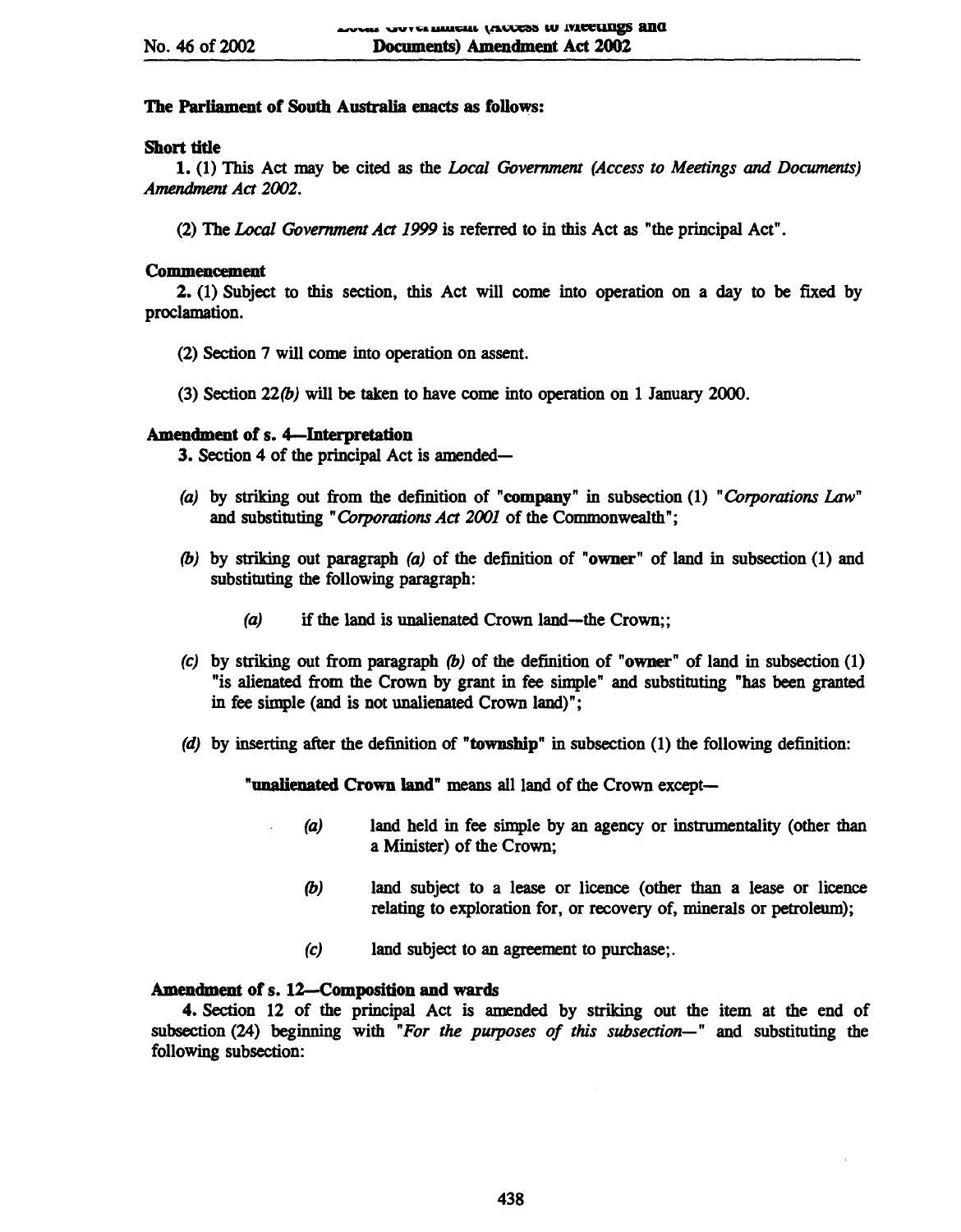$(25)$  For the purposes of subsection  $(24)$ -

- (a) if two or more councillors represent a ward, the number of electors represented by each councillor will be taken to be the number of electors for the ward (as at a date determined by the Electoral Commissioner) divided by the number of councillors who represent the ward (ignoring any fractions resulting from the division); and
- (b) the ward quota is the number of electors for the area (as at a date determined by the Electoral Commissioner) divided by the number of councillors for the area of the council who represent wards (ignoring any fractions resulting from the division).

## Amendment of s. 28-Public initiated submissions

5. Section 28 of the principal Act is amended by striking out from subsection (22) "structure reform proposal" and substituting "structural reform proposal".

## Amendment of s. 33-Ward quotas

6. Section 33 of the principal Act is amended by striking out the item at the end of subsection (2) beginning with "*For the purposes of this subsection*-" and substituting the following subsection:

 $(2a)$  For the purposes of subsection  $(2)$ -

- (a) if it is proposed that two or more councillors represent a particular ward, the number of electors represented by each councillor will be taken to be the number of electors for the ward (as at the relevant date) divided by the number of proposed councillors for the ward (ignoring any fractions resulting from the division); and
- (b) the ward quota will be taken to be the number of electors for the area (as at the relevant date) divided by the number of councillors for the area who represent wards (assuming that the proposal were in operation and ignoring any fractions resulting from the division); and
- (c) the relevant date, in relation to a proposal that relates to the formation or alternation of wards of the council, will be taken to be the date on which the proposal is finalised for the purposes of this Chapter.

## Amendment of s. 54-Casual vacancies

7. Section 54 of the principal Act is amended by inserting after subsection (2) the following subsection:

(2a) Subsection (2) does not apply if the member is not elected to the office for which the member stood and the conclusion of the election for that office falls within five months before polling day for a general election (the date of that general election being known at that time).

### Amendment of s. 83-Notice of ordinary or special meetings

8. Section 83 of the principal Act is amended by striking out from subsection  $(5)$ ", after consultation with the principal member of the council," .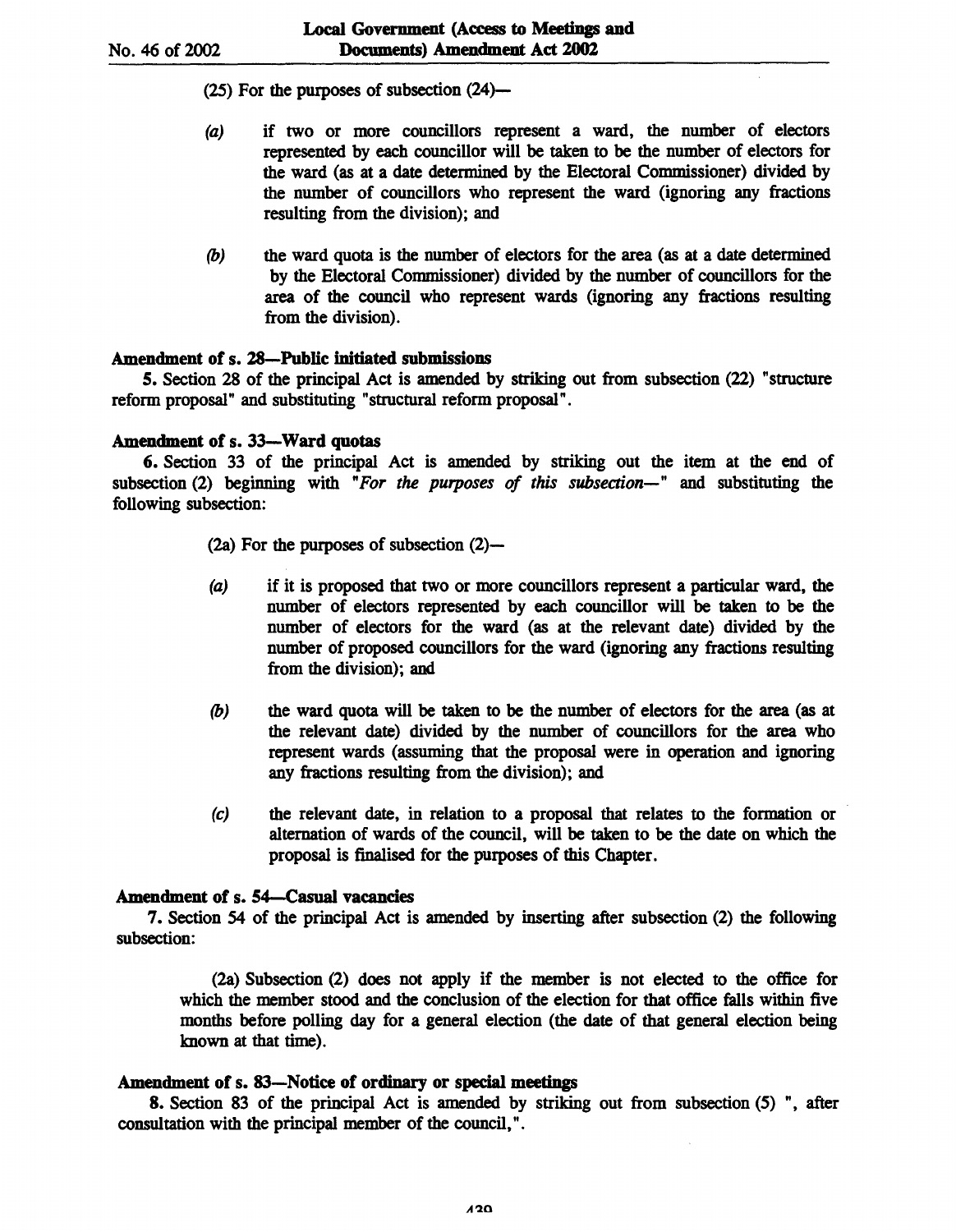## Amendment of s. 84-Public notice of council meetings

9. Section 84 of the principal Act is amended by inserting after subsection (2) the following subsection:

(2a) The chief executive officer may also give notice to the public of the time and place of a meeting of the council in such other manner as the chief executive officer considers appropriate after taking into account-

- (a) the characteristics of the council's community and area; and
- (b) the best ways to bring notice of a meeting of the council to the public's attention; and
- (e) such other matters as the chief executive officer thinks fit.

## Amendment of s. 87—Calling and timing of committee meetings

10. Section 87 of the principal Act is amended by striking out from subsection (10) ", after consultation with the presiding member of the council committee,".

## Amendment of s. 88-Public notice of committee meetings

11. Section 88 of the principal Act is amended by inserting after subsection (2) the following subsection:

(2a) The chief executive officer may also give notice to the public of the time and place of a meeting of a council committee in such other manner as the chief executive officer considers appropriate after taking into account-

- $(a)$  the work of the committee and the characteristics of the council's community and area; and
- (b) the best ways to bring notice of a meeting of the committee to the public's attention; and
- (e) such other matters as the chief executive officer thinks fit.

## Amendment of s. 9O-Meetings to be held in public except in special circumstances 12. Section 90 of the principal Act is amended-

(a) by striking out subsection (2) and substituting the following subsection:

(2) A council or council committee may order that the public be excluded from attendance at a meeting to the extent (and only to the extent) that the council or council committee considers it to be necessary and appropriate to act in a meeting closed to the public in order to receive, discuss or consider in confidence any information or matter listed in subsection (3) (after taking into account any relevant consideration under that subsection).;

- (b) by striking out paragraphs  $(a)$ ,  $(b)$ ,  $(c)$  and  $(d)$  of subsection  $(3)$  and substituting the following paragraphs:
	- (a) information the disclosure of which would involve the unreasonable disclosure of information concerning the personal affairs of any person (living or dead);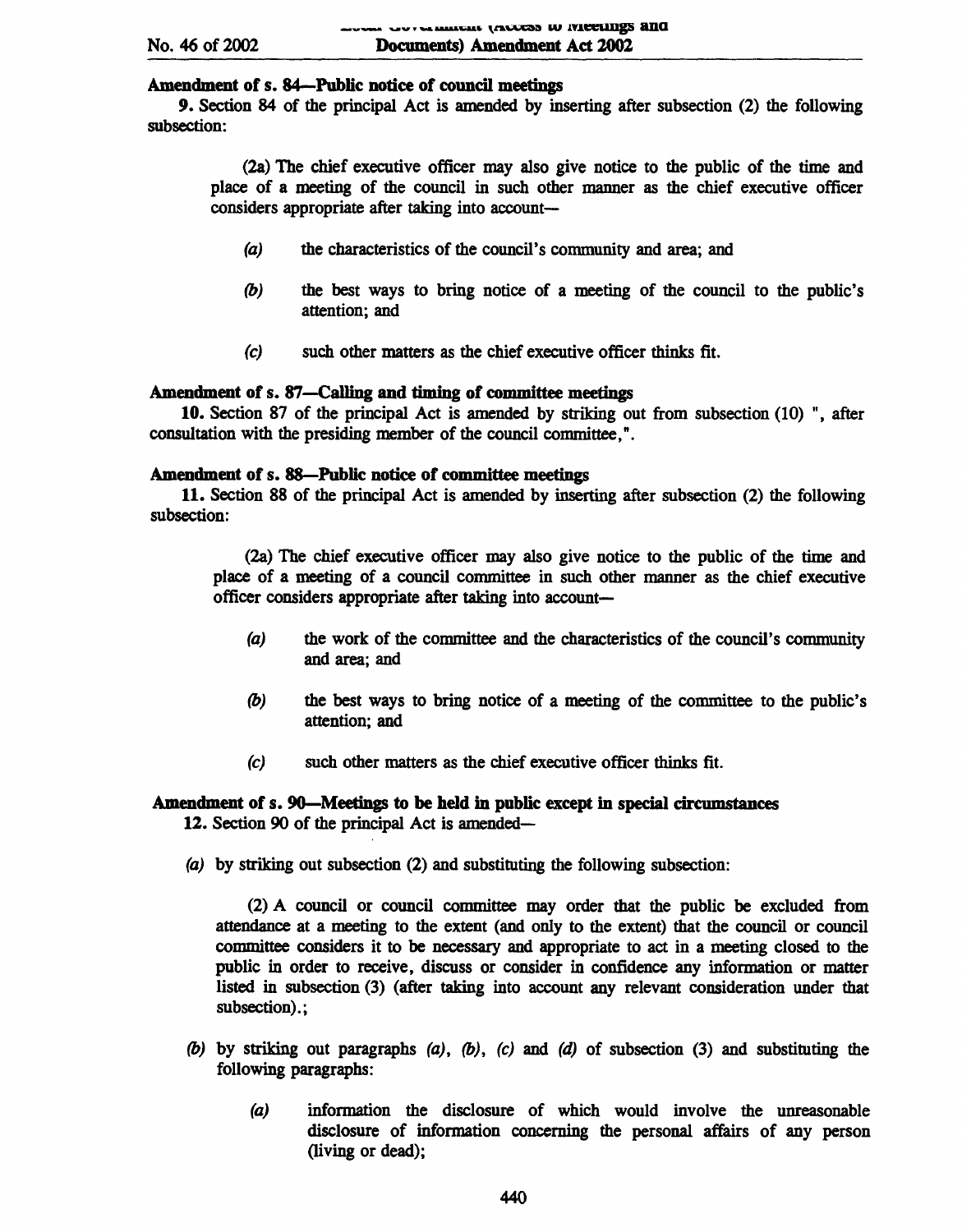- (b) information the disclosure of which $-$ 
	- (i) could reasonably be expected to confer a commercial advantage on a person with whom the council is conducting, or proposing to conduct, business, or to prejudice the commercial position of the council; and
	- (ii) would, on balance, be contrary to the public interest;
- (c) information the disclosure of which would reveal a trade secret;
- (d) commercial information of a confidential nature (not being a trade secret) the disclosure of which-
	- (i) could reasonably be expected to prejudice the commercial position of the person who supplied the information, or to confer a commercial advantage on a third party; and
	- (ii) would, on balance, be contrary to the public interest;;
- (c) by inserting in subsection  $(3)(e)$ ", or the safety of any person" after "council property";
- (d) by striking out paragraph *(f)* of subsection (3) and substituting the following paragraph:
	- *(f)* information the disclosure of which could reasonably be expected to prejudice the maintenance of law, including by affecting (or potentially affecting) the prevention, detection or investigation of a criminal offence, or the right to a fair trial;;
- (e) by striking out paragraphs  $(h)$ ,  $(i)$ , and  $(j)$  of subsection (3) and substituting the following paragraphs:
	- (h) legal advice;
	- (i) information relating to actual litigation, or litigation that the council or council committee believes on reasonable grounds will take place, involving the council or an employee of the council;
	- $(j)$  information the disclosure of which-
		- (i) would divulge information provided on a confidential basis by or to a Minister of the Crown, or another public authority or official (not being an employee of the council, or a person engaged by the council); and
		- (ii) would, on balance, be contrary to the public interest;;

.......

- *(f)* by striking out paragraph (I) of subsection (3);
- (g) by inserting at the end of the section the following subsection: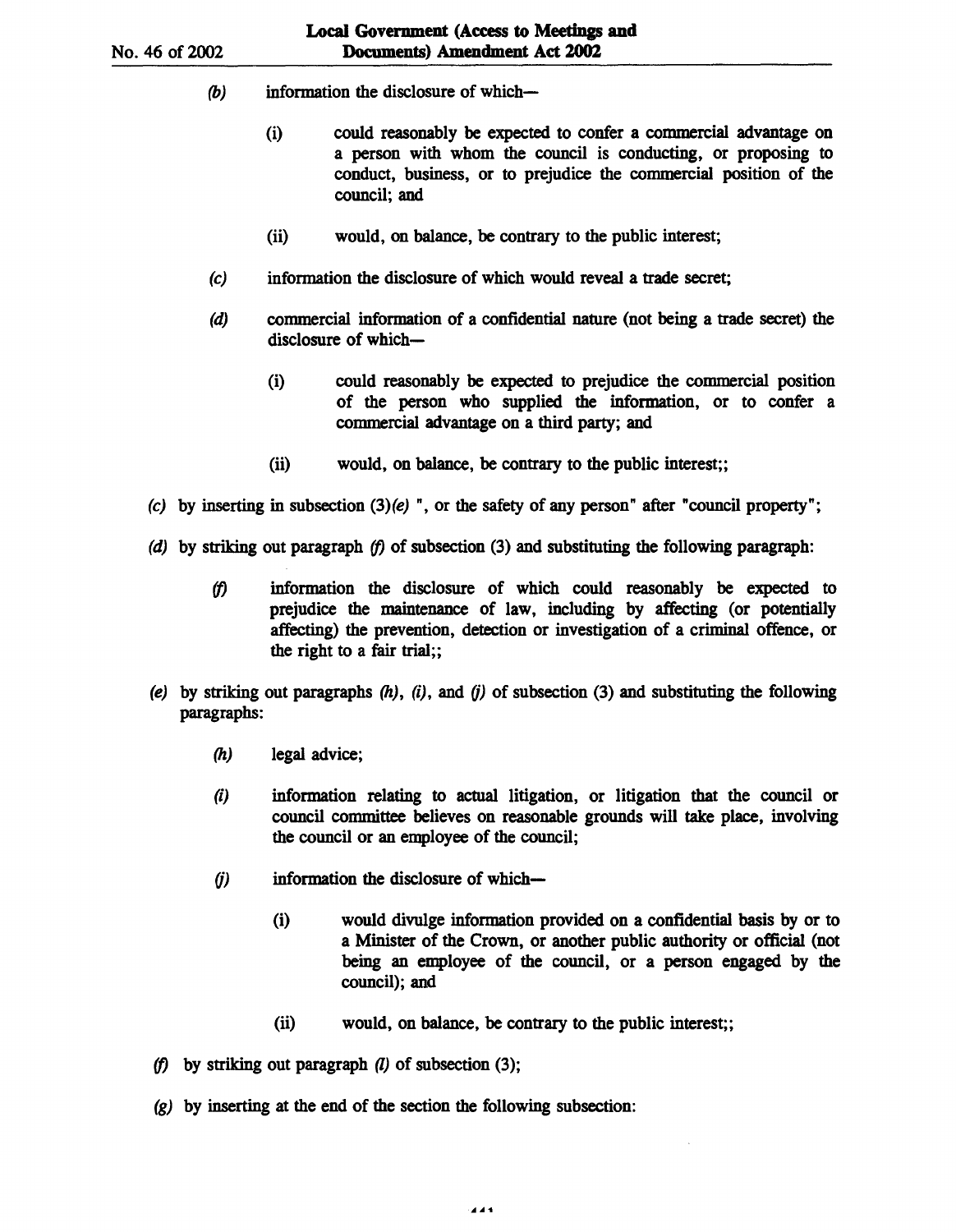(9) In this section-

"personal affairs" of a person includes-

- $(a)$  that person's--
	- (i) financial affairs;
	- (ii) criminal records;
	- (iii) marital or other personal relationships;
	- (iv) personal qualities, attributes or health status;
- *(b)* that person's employment records, employment perfonnance or suitability for a particular position, or other personnel matters relating to the person,

but does not include the personal affairs of a body corporate.

## Amendment of s. 91-Minutes and release of documents

13. Section 91 of the principal Act is amended-

- (a) by inserting after paragraph *(b)* of subsection (8) the following paragraph:
	- (ba) to prevent the disclosure of the amount or amounts payable by the council under a contract for the supply of goods or the provision of services (including the carrying out of works) to, or for the benefit of, the council after the contract has been entered into by all parties to the contract; or;
- *(b)* by inserting in subsection (9)(a) ", and, in any event, any order that operates for a period exceeding 12 months must be reviewed at least once in every year" after "must be revieWed".

#### Amendment of s. 92-Access to meetings and documents-code of practice

14. Section 92 of the principal Act is amended by striking out subsection (2) and substituting the following subsection:

(2) A council must, within 12 months after the conclusion of each periodic election, review the operation of its code of practice under this section.

#### Insertion of s. 93A

15. The following section is inserted after the heading to Part 7 of Chapter 6 of the principal Act:

#### Audits by Ombudsman

93A. (1) The Ombudsman may, if the Ombudsman considers it to be in the public interest to do so, conduct a review of the practices and procedures (or of any aspect of the practices or procedures) of one or more councils or council committees under Part 3 or Part 4.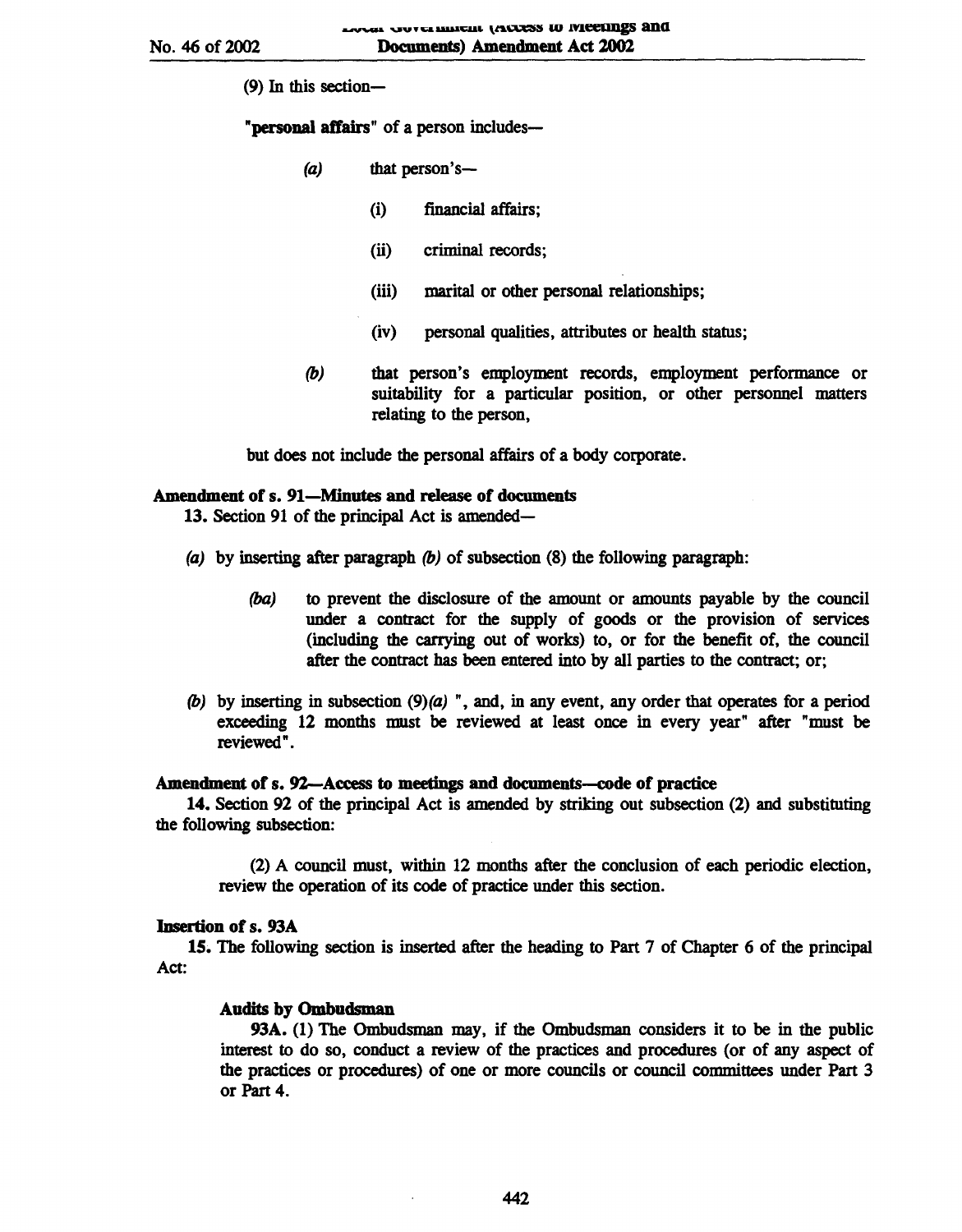(2) The Ombudsman may, in carrying out a review under this section, exercise the powers of the Ombudsman under the Ombudsman *Act* 1972 as if carrying out an investigation under that Act, subject to such modifications as may be necessary, or as may be prescribed.

(3) At the conclusion of a review under this section, the Ombudsman may prepare a report on any aspect of the review.

- (4) A report may make recommendations to a council or councils.
- $(5)$  The Ombudsman must supply a copy of any report to-
	- (a) the Minister; and
	- *(b)* any council that was under review, or that has (or had) a council committee that was under review,

and may also publish any report, a part of any report, or a summary of any report, in such manner as the Ombudsman thinks fit.

(6) The Minister may also publish any report, a part of any report, or a summary of any report, in such manner as the Minister thinks fit.

(7) This section does not limit powers of investigation under other provisions of this or another Act.

#### Amendment of s. 94-Investigation by Ombudsman

16. Section 94 of the principal Act is amended-

- (a) by inserting in subsection (4) ", and may also publish the report, a part of the report, or a summary of the report, in such manner as the Ombudsman thinks fit" after "a copy of the report";
- *(b)* by inserting after subsection (7) the following subsection:

(7a) The Minister may also publish the report, a part of the report, or a summary of the report, in such manner as the Minister thinks fit.

## Insertion of s. 94A

17. The following section is inserted after section 94 of the principal Act:

#### Meeting information on website

94A. The chief executive officer of a council must, so far as is reasonably practicable, make available for inspection on the Internet an up-to-date schedule of the dates, times and places set for meetings of the council and council committees.

### Amendment of s. 159-Preliminary

18. Section 159 of the principal Act is amended by striking out subsection (5).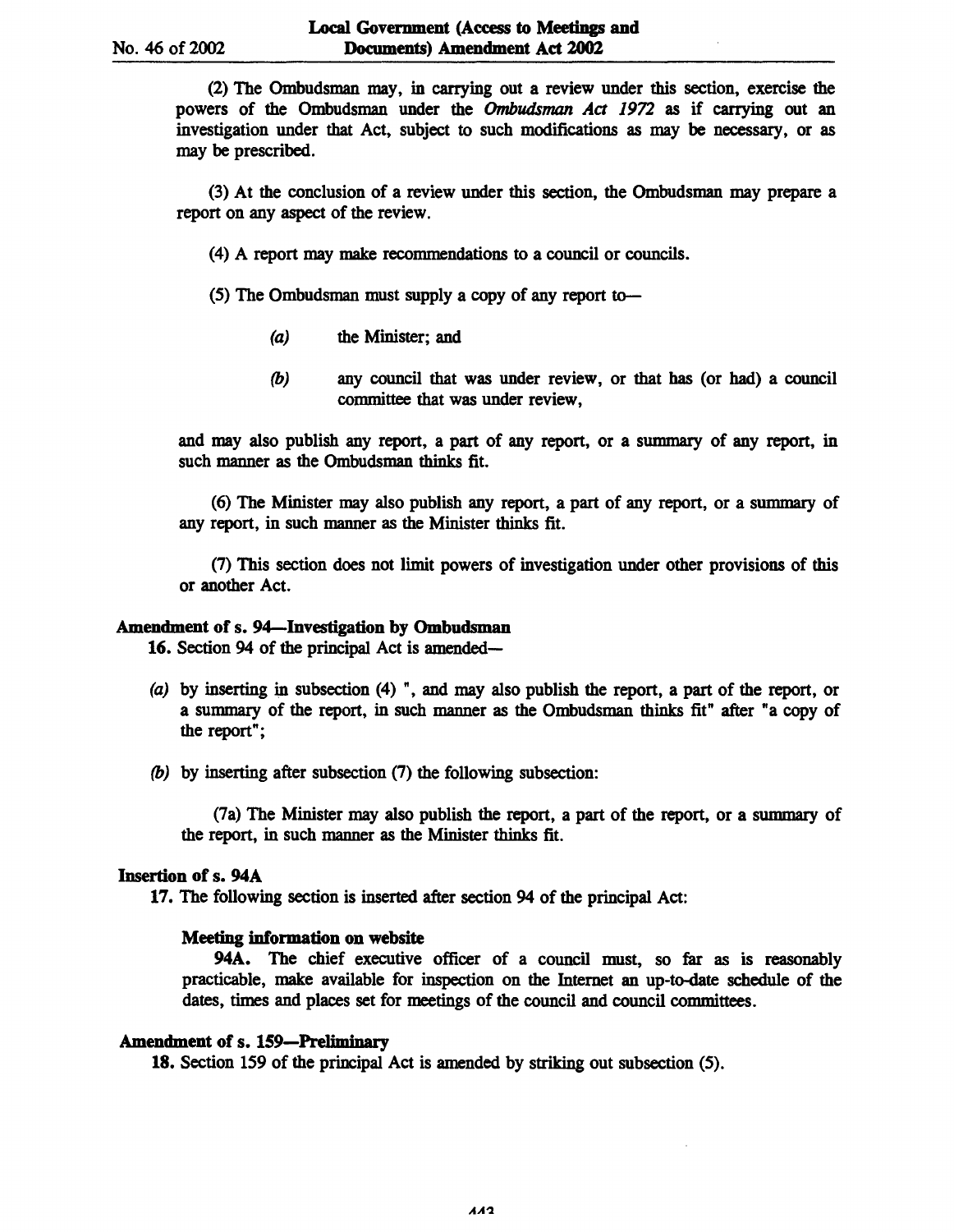## Amendment of s. 166-Discretionary rebates of rates

- 19. Section 166 of the principal Act is amended-
- (a) by striking out paragraph  $(l)$  of subsection (1) and substituting the following paragraph:
	- (l) where the rebate is considered by the council to be appropriate to provide relief against what would otherwise amount to a substantial change in rates payable by a ratepayer due to-
		- (i) a redistribution of the rates burden within the community arising from a change to the basis or structure of the council's rates; or
		- (ii) a change to the basis on which land is valued for the purpose of rating, rapid changes in valuations, or anomalies in valuations.;
- (b) by inserting after subsection (1) the following subsection:

(la) A council must, in deciding whether to grant a rebate of rates or charges under subsection  $(1)(d)$ ,  $(e)$ ,  $(f)$ ,  $(g)$ ,  $(h)$ ,  $(i)$  or  $(j)$ , take into account-

- (a) the nature and extent of council services provided in respect of the land for which the rebate is sought in comparison to similar services provided elsewhere in its area; and
- (b) the community need that is being met by activities carried out on the land for which the rebate is sought; and
- (c) the extent to which activities carried out on the land for which the rebate is sought provides assistance or relief to disadvantaged persons,

and may take into account other matters considered relevant by the council.;

(c) by inserting after subsection (3) the following subsection:

 $(3a)$  A rebate of rates or charges under subsection  $(1)(l)$  may be granted for a period exceeding one year, but not exceeding three years.

#### Amendment of s. 171-Publication of rating policy

20. Section 171 of the principal Act is amended by striking out from subsection (4) "each rates notice sent to ratepayers under this Chapter" and substituting "the first rates notice sent to ratepayers under this Chapter after the declaration of rates for a particular financial year".

#### Amendment of s. 188-Fees and charges

21. Section 188 of the principal Act is amended by inserting after subsection (2) the following subsection:

(2a) Fees or charges under subsection  $(1)(d)$  must not exceed a reasonable estimate of the direct cost to the council in providing the information, materials, copies or extracts.

#### Amendment of s. 193-Classification

22. Section 193 of the principal Act is amended-

(a) by inserting after subsection (4) the following subsection: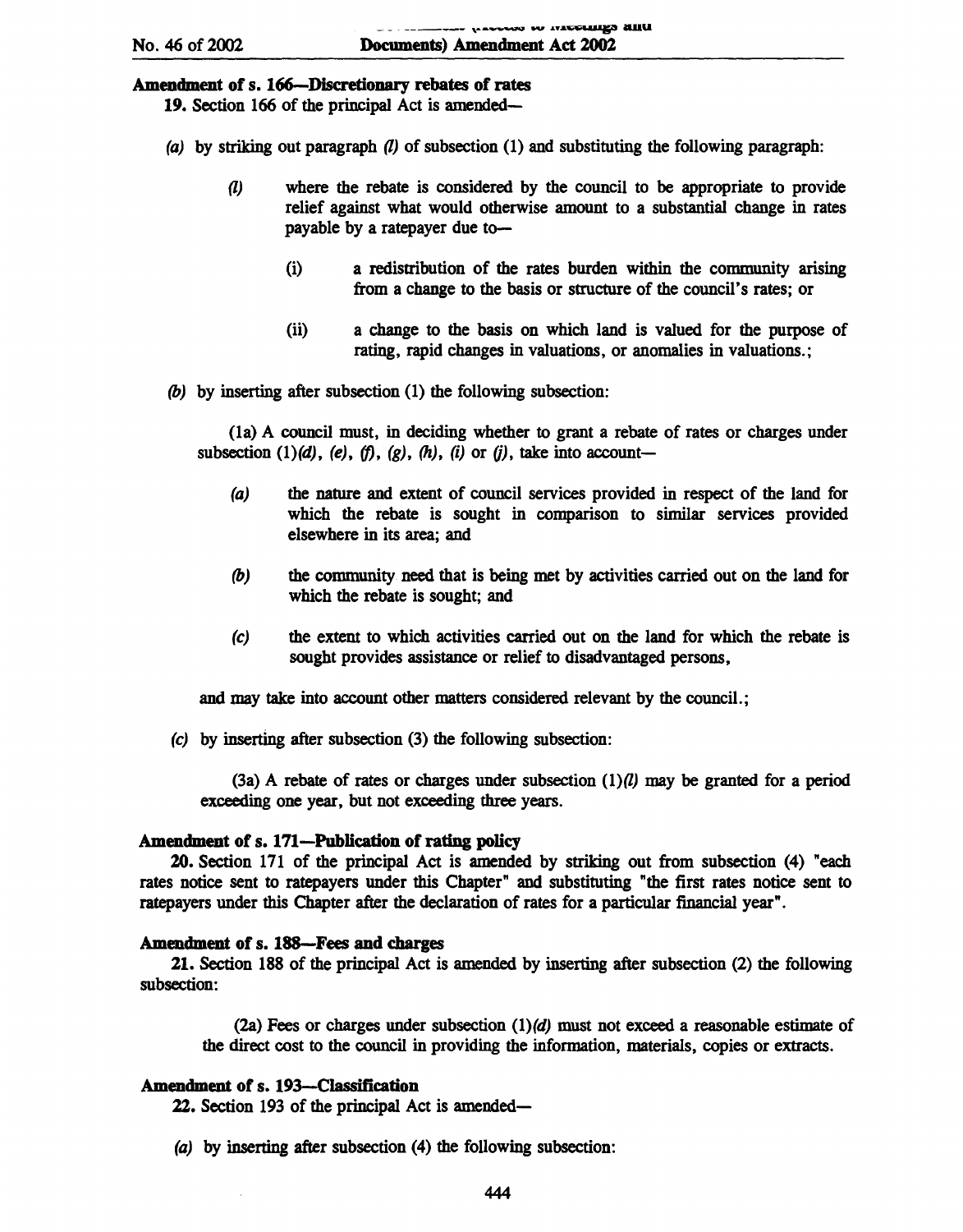(4a) Land that formed a road or part of a road that is vested in a council after the closure of the road under the *Roads* (Opening and Qosing) *Act* 1991 is taken to have been classified as community land unless the council resolves before, or at the time of, the making of the relevant road process order under that Act that it is to be excluded from classification as community land under this section.;

(b) by inserting after subsection (6) the following subsection:

(1) For the purposes of this section, local government land does not include easements or rights of way.

## Amendment of s. 196-Mauagement plans

23. Section 196 of the principal Act is amended by striking out from subsection  $(7)(a)$  "(other than for the Adelaide Park Lands-see Division 7)".

#### Amendment of s. 201-Sale or disposal of local government land

24. Section 201 of the principal Act is amended—

- (a) by inserting in subsection  $(2)$  "a road or" after "land forming";
- (b) by inserting in subsection  $(2)(b)$  "a road or" after "land that formed";
- (c) by inserting after paragraph (c) of subsection (2) the following paragraphs:
	- (d) the council may grant an easement (including a right of way) over community land;
	- (e) the council may grant an easement (excluding a right of way) over a road or part of a road.

### Amendment of s. 20S-Management plan

25. Section 205 of the principal Act is amended by striking out from subsection (1) "three years" and substituting "five years".

## Amendment of s. 221-Alteration of road

**26.** Section 221 of the principal Act is amended by striking out from subsection  $(3)(b)$ "indicated on a plan approved" and substituting "approved as part of a development authorisation" .

## Amendment of s. 223-Public consultation

27. Section 223 of the principal Act is amended-

- (a) by striking out paragraphs (a) and (b) of subsection (1) and substituting the following paragraph:
	- (a) that would result in any part of a road being fenced, enclosed or partitioned so as to impede the passage of traffic to a material degree; or;
- (b) by inserting after subsection (2) the following subsection:
	- (3) The regulations may prescribe exceptions to the operation of subsection  $(1)(a)$ .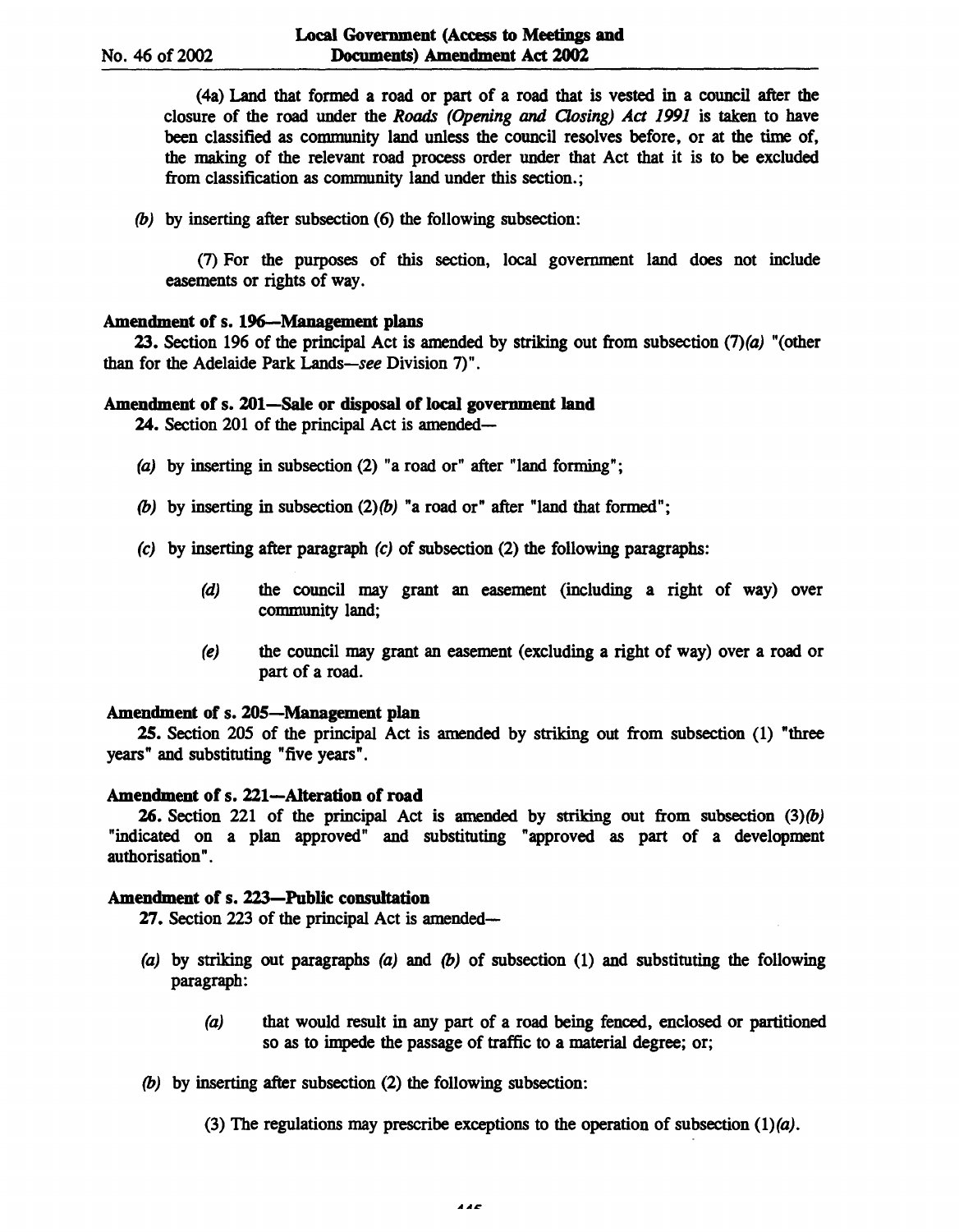## Amendment of s. 246-Power to make by-laws

**28.** Section 246 of the principal Act is amended by inserting in subsection  $(3)(g)$ ", and in the case of a continuing offence fix a further penalty not exceeding \$50 for every day on which the offence or breach of the by-law continues" after "\$750".

#### Amendment of s. 250-Model by-laws

29. Section 250 of the principal Act is amended by inserting in subsection (2) ", or an alteration to a model by-law" after "A model by-law".

## Amendment of s. 254-Power to make orders

30. Section 254 of the principal Act is amended by striking out from item 2(1) in Column 1 of the table "drain fill" and substituting "drain, fill".

## Amendment of s. 257-Action on non-compliance

31. Section 257 of the principal Act is amended by striking out from subsection (1) "within" and substituting "with in".

## Amendment of Sched. 2

32. Schedule 2 of the principal Act is amended-

- (a) by striking out subclause (3) of clause 14;
- *(b)* by striking out subclauses (2) and (3) of clause 31.

#### Amendment of Sched. 4

33. Schedule 4 of the principal Act is amended-

- (a) by striking out paragraph  $(e)$  of clause 1 and substituting the following paragraph:
	- *(e)* a copy of its most recent information statement under the *Freedom of Information Act*  1991;;
- *(b)* by inserting after paragraph (g) of clause 1 the following paragraphs:
	- $(ga)$  a report on the use of sections  $90(2)$  and  $91(7)$  by the council and its council committees containing the information required by the regulations;
	- *(gb)* a report on the applications made to the council under the *Freedom* of *Information Act*  1991 during the relevant financial year containing the information required by the regulations;;
- (c) by inserting after paragraph *(h)* of clause 1 the following paragraph:
	- *(ha)* the annual report of any subsidiary received by the council under schedule 2 for the relevant financial year;;
- (d) by striking out from clause 3 "councillors" and substituting "members".

#### Amendment of Sched. 5

34. Schedule 5 of the principal Act is amended-

(a) by inserting "(other than delegations made by the Minister)" after "Record of delegations under this Act";